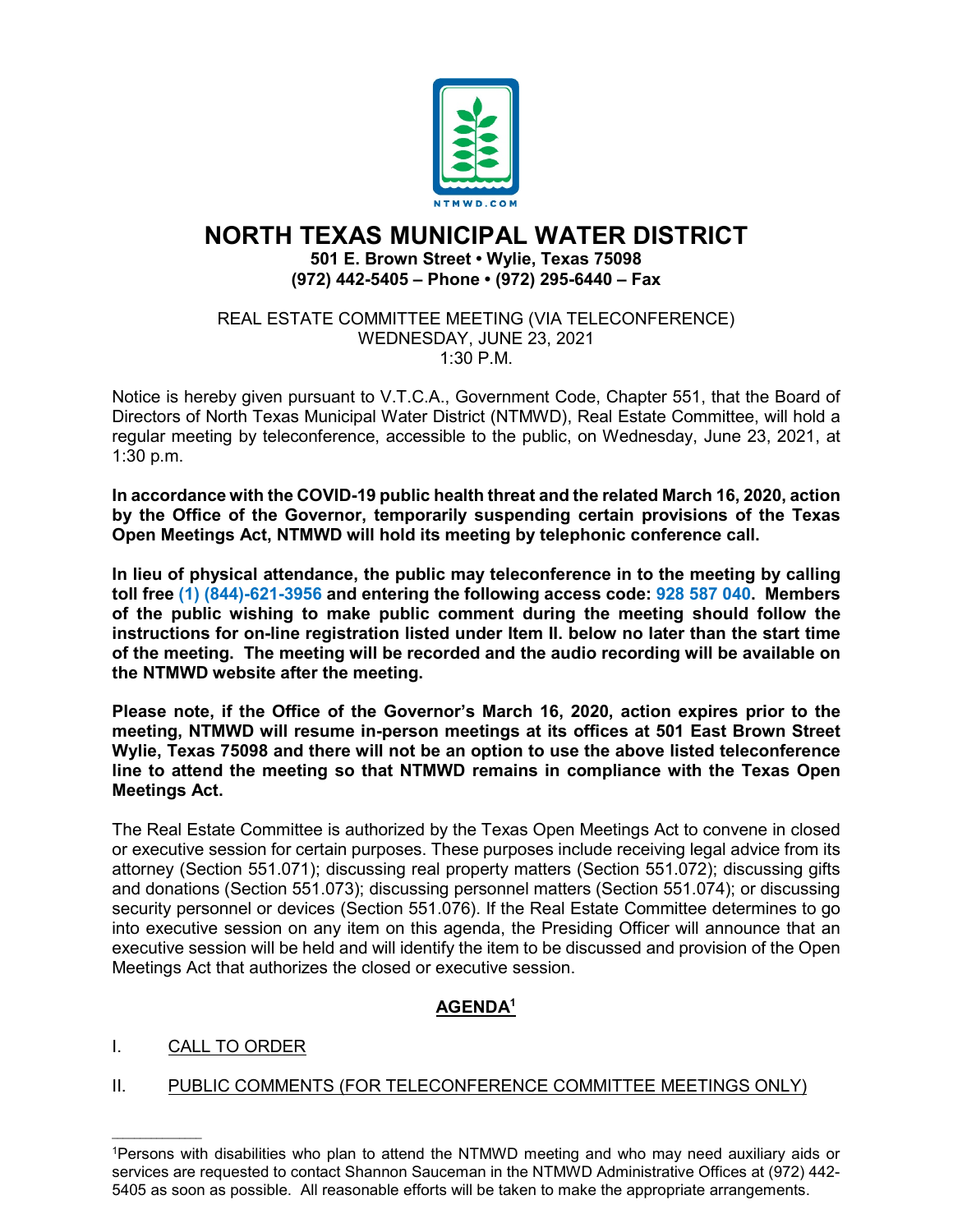INSTRUCTIONS FOR PUBLIC COMMENT ON-LINE REGISTRATION: Prior to the start of the Real Estate Committee meeting, members of the public wishing to provide public comment must submit via email to [PublicRelations.Info@ntmwd.com](mailto:PublicRelations.Info@ntmwd.com) their first and last name, organization, comment topic, mailing address and email address. During the public comment portion of the meeting, speakers will be recognized by name and asked to provide their comments. The time limit is five (5) minutes per speaker, not to exceed a total of thirty (30) minutes for all speakers. The Committee may not discuss these items, but may respond with factual or policy information. Public comment is provided for committee meetings held by teleconference during the COVID-19 health threat to confirm the opportunity for two-way communication with the public during the meeting.

#### III. OPENING REMARKS

A. Chairman/Executive Director/Committee Champion Report concerning legislation and regulatory matters, budgets, current projects and ongoing programs of the District related to real estate

### IV. ACTION ITEMS

- A. Consider approval of Real Estate Committee meeting minutes May 26, 2021
- B. Consider recommendations on June 2021 regular Board meeting agenda items as follows:
	- **1. Authorize additional funding of legal services on Treated Water Pipeline from Leonard Water Treatment Plant to McKinney No. 4 project – Administrative Memorandum No. 5738**
		- Consider recommendation on authorizing additional funding of \$1,000,000 with Saunders, Walsh & Beard, Attorneys & Counselors, resulting in the total authorization of \$8,230,500 and adoption of Resolution No. 21-34 authorizing the additional funding of right-ofway for the Treated Water Pipeline from Leonard Water Treatment Plant to McKinney No. 4, Project No. 101-0425-16
	- **2. Adoption of Resolution No. 21-28 authorizing encroachment and use agreement – Consent Agenda Item No. 21-06-05**
		- Consider recommendation on adoption of Resolution No. 21-28 authorizing an encroachment and use agreement with H-E-B, LP
	- **3. Authorize execution of right-of-way acquisition program and adoption of Resolution No. 21-32 authorizing the use of eminent domain to acquire right-of-way for the Plano West Side Pipeline, Plano Delivery Point No. 3 to Richardson Delivery Point No. 2 projects – Administrative Memorandum No. 5736**
		- Consider recommendation on authorizing the Executive Director to execute a right-of-way acquisition program with a budget of \$3,600,000, and adoption of Resolution No. 21-32 authorizing the use of eminent domain to acquire right-of-way for the Plano West Side Pipeline, Plano Delivery Point No. 3 to Richardson Delivery Point No. 2, Project No. 101-0566-20, and delegating authority to initiate condemnation proceedings to the NTMWD Executive Director
	- **4. Authorize execution of right-of-way acquisition program and adoption of Resolution No. 21-33 authorizing use of eminent domain to acquire right-of-way for the Plano-McKinney Water Transmission System, Phase I, Pipeline Relocation projects and Upper East Fork**